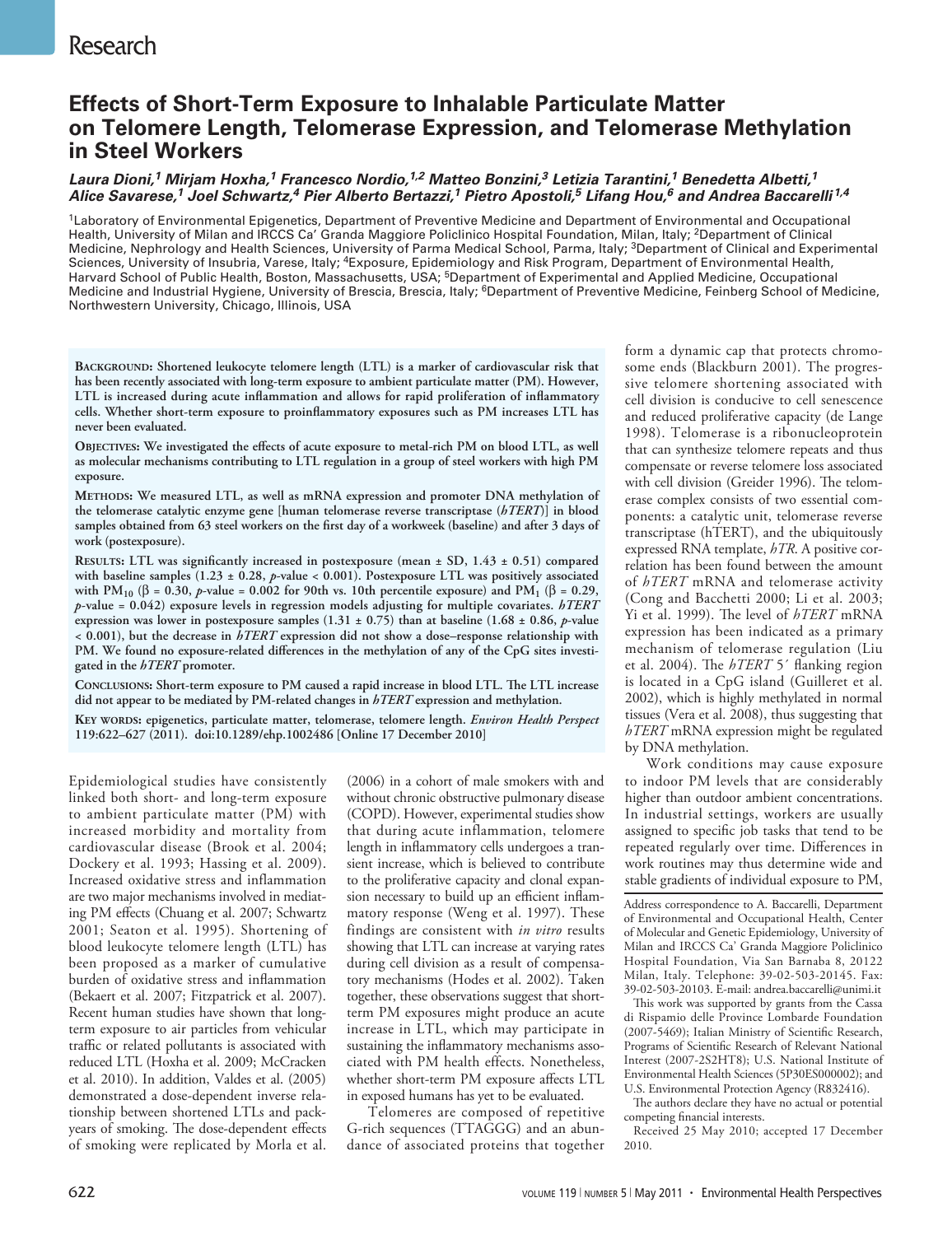even among workers in the same work facility. However, the regular weekly schedule made of working days and days of rest determines a cycle of exposures and washouts that can be exploited to evaluate potential short-term effects (Tarantini et al. 2009). Steel workers are exposed to high levels of airborne PM and have been shown to be at higher risk for cardiovascular disease (Andjelkovich et al. 1990). In a group of steel workers exposed to high levels of airborne PM, we measured LTL, as well as mRNA expression and promoter DNA methylation of *hTERT*, to identify the effects of short-term exposures on blood LTL.

#### **Materials and Methods**

*Subjects and study design.* In a steel production plant in Brescia in northern Italy, we recruited 63 male workers free of cardiopulmonary disease or cancer. All participants had been working in the current job position for at least 1 year and had worked in the plant for  $16 \pm 10.1$  years (mean  $\pm$  SD; range, 3–35 years). All participants had a rotating weekly schedule based on a 6-day rotation made of 4 days of work followed by 2 days off.

To investigate short-term effects of PM, we obtained blood samples at two different times: The baseline sample was collected in the morning of the first day of a working week (after 2 days off work) before the beginning of any work activity, and the postexposure sample was collected at the same hour on the fourth day of work, after 3 consecutive days of work. A selfadministered questionnaire was used to collect detailed information on lifestyle, drug use, medical conditions, body mass index (BMI), education, and residential history. Records from the factory administrative files were used to extract information on occupational history. Individual written informed consent and approval from the local institutional review board were obtained before the study.

*Exposure assessment.* Measures of PM with aerodynamic diameters  $< 10 \mu m$  (PM<sub>10</sub>) and  $< 1 \mu m$  (PM<sub>1</sub>) obtained in each of the 11 work areas of the steel production plant were used to estimate individual exposures.  $PM_{10}$  and  $PM_1$  were measured during the 3 days between the baseline and postexposure blood drawing using a GRIMM 1100 light-scattering dust analyzer (Grimm Technologies, Inc., Douglasville, GA, USA). During the 3 working days between the baseline and the postexposure blood collection, each of the study subjects recorded in a personal log the time he spent in each of the work areas. Individual exposure was calculated as the average of area-specific PM levels weighted by the time spent in each area.

*DNA extraction.* We used EDTA tubes to collect 7 mL whole blood that was immediately centrifuged on site at 2,500 rpm for 15 min. The buffy coat (400 μL) was transferred in a cryovial and stored at –20°C until DNA extraction. DNA was extracted using the Wizard Genomic DNA purification kit (Promega, Madison, WI, USA) following the manufacturer's instructions. Purified DNA was resuspended in the kit hydration solution, quantified, and stored at –20°C until use.

*LTL measurement by quantitative polymerase chain reaction (qPCR).* We measured LTL on buffy coat DNA using the realtime quantitative PCR method developed by Cawthon (2002) with minor adaptations (Hoxha et al. 2009). This method measures the relative LTL in genomic DNA by determining the ratio of telomere repeat copy number to single copy gene copy number (T/S ratio) in experimental samples relative to a reference sample. The telomere and human β-globin PCR mix and the thermal cycling profile for both amplicons were previously described (Hoxha et al. 2009). We used pooled control DNA samples from this same study to create a fresh standard curve, ranging from 8 ng/μL to 0.25 ng/μL, in every telomere and human β-globin PCR run. All samples contained *Escherichia coli* DNA heated at 96°C for 10 min and cooled at room temperature. DNA sample (15 ng) was added to each reaction (final volume, 20 μL). All PCRs were performed in triplicate on a DNA Engine Thermal Cycler Chromo4 (Bio-Rad, Hercules, CA, USA).

The intraassay coefficient of variation for the T/S ratio in the present study was 8.1%. The reverse-transcriptase PCR reaction's mean efficiency for telomere and human β-globin reactions were 99.5% and 97.5%, respectively.

*RNA extraction and* **hTERT** *mRNA expression.* We used the PAXgene Blood RNA Kit to isolate total RNA from whole blood stabilized in PAXgene Blood RNA tubes (both from Qiagen–PreAnalytix, Hombrechtikon, Switzerland). cDNA was synthesized using a High Capacity RNA-to-cDNA kit (Applied Biosystems, Foster City, CA, USA). *hTERT* expression was analyzed by real-time PCR using the Hs 00972650\_m1 TaqMan gene expression assay (Applied Biosystems). All measurements were normalized to the expression of *GAPDH* (glyceraldehyde-3-phosphate dehydrogenase gene), which was measured using the Hs 99999905\_m1 TaqMan gene expression assay (Applied Biosystems). All PCR runs were performed in triplicate on a 7900HT Fast Real-Time PCR System (Applied Biosystems). We used the thermal cycling profile and the PCR reaction mix components for both cDNA recommended by the manufacturer (Applied Biosystems). Relative gene expression levels were determined on the basis of the ΔΔCT method according to Livak and Schmittgen (2001). Cycle threshold (CT) values obtained for *hTERT* were first normalized

for each sample respective to the endogenous housekeeping gene (CT*hTERT* − CT*GAPDH* =  $\Delta CT$ <sub>sample</sub>). Subsequently, the  $\Delta CT$  value obtained was normalized to an external calibrator ( $\Delta CT$ <sub>sample</sub> –  $\Delta CT$ <sub>calibrator</sub> =  $\Delta \Delta CT$ ). A pooled study sample was used as a calibrator. Relative expression levels were calculated as 2−ΔΔCT (Livak and Schmittgen 2001).

**hTERT** *promoter methylation.* We performed DNA methylation analyses on bisulfite-treated DNA using a highly quantitative analysis based on PCR pyrosequencing (Bollati et al. 2007; Pavanello et al. 2009). DNA (0.5 μg; concentration, 20 ng/μL) was treated using the EZ DNA Methylation-Gold kit (Zymo Research, Orange, CA, USA) according to the manufacturer's directions. Final elution was performed with 30 μL M-elution buffer. We developed the assay for telomerase methylation by locating the *hTERT* promoter using Genomatix software (Genomatix Software Inc., Ann Arbor, MI, USA) on chromosome 5 (start = 1346370; end = 1346970; length = 601 bases), and amplified the sequence between positions 1346370 and 1346678. In this assay, we measured percent 5-methylcytosine (5mC) at each of three individual CpG dinucleotide positions (position 1, 1346540; position 2, 1346542; position 3, 1346555) within a CpG island located in the *hTERT* promoter. A 50-μL PCR was carried out in 25 μL GoTaq Green Master mix (Promega), 10 pmol forward primer, 10 pmol reverse primer, 50 ng bisulfite-treated genomic DNA, and water. PCR cycling conditions were 95°C for 60 sec, 60°C for 60 sec, and 72°C for 60 sec for 50 cycles. PCR products were purified and sequenced by pyrosequencing as previously described (Bollati et al. 2007) using 0.3 μm sequencing primer. Primers for the assay were forward AGGTTTTGGATGTTAGGGATTTT, reverse-biotinylated CCACAAAACCCTAA AACTTCTCC, and sequencing GGAGTT GTTTGGGAAT.

*Statistical analysis.* Student's paired *t*-test was used to assess differences between baseline and postexposure measurements. We evaluated the association of the levels of PM ( $PM_{10}$  and PM1) with LTL, *hTERT* mRNA expression, or *hTERT* promoter methylation (separately at each of the three CpG positions) using simple linear regression models, as well as multivariable models adjusting for age, pack-years of smoking, and percent lymphocytes in the differential blood count. We fitted different sets of models using baseline measures, postexposure measures, or the difference between postexposure and baseline measures of the dependent variables (i.e., LTL, *hTERT* mRNA expression, or *hTERT* promoter methylation). In all models, regression coefficients were computed with ordinary least squares estimators. To compare the magnitude of the associations,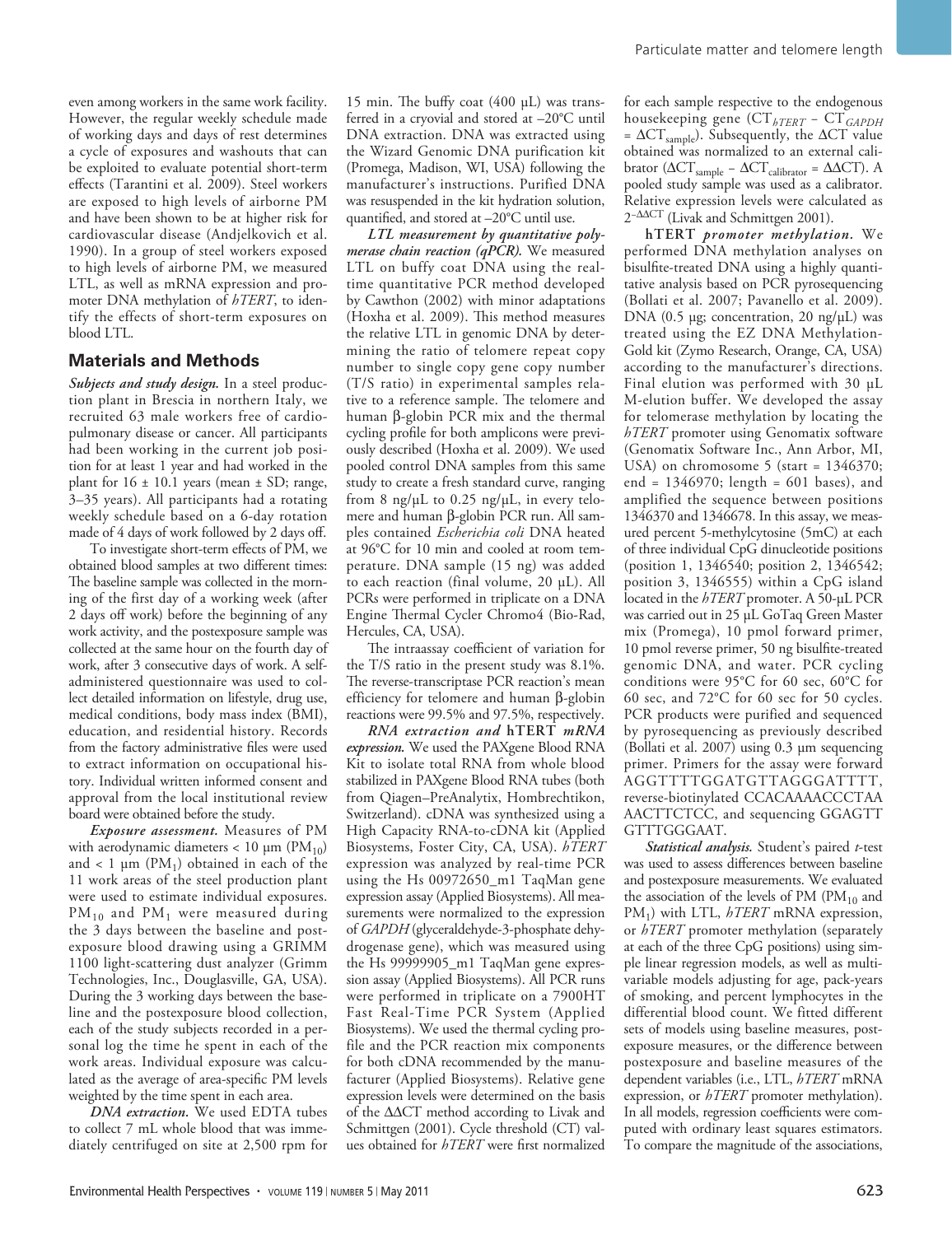we report regression coefficients expressing the increase in LTL corresponding to an increase in PM exposure equal to the difference between the 90th and 10th percentiles of exposure. Outliers were excluded from regression analysis by dropping observations with studentized residuals that were  $>$  3 or  $<-3$ . We checked regression assumptions by performing diagnostic tests for each model, which included the Shapiro-Wilk test to verify normality of residuals and the White test to verify the homogeneity of variance of the residuals. A two-sided *p*-value < 0.05 was considered statistically significant. All statistical analyses were performed in SAS (version 9.1.3; SAS Institute Inc., Cary, NC, USA).

#### **Results**

*Study subject characteristics.* The mean age of the study subjects was 44 years, with a range of 27–55 years. The 25 study subjects (40%) who were current smokers reported smoking 13.0 ± 7.2 (mean ± SD) cigarettes every day. The mean ± SD BMI of the study participants was  $26.5 \pm 2.7$  kg/m<sup>2</sup>. The average levels of exposure estimated for each subject during the 3 days between the baseline and postexposure blood draws were  $262 \pm 272 \,\mathrm{\upmu g/m^3}$  (range, 74–1,220) for  $PM_{10}$  and  $8.0 \pm 7.7$   $\mu$ g/m<sup>3</sup> range, 1.7–30.5) for  $PM_1$ .  $PM_{10}$  and  $PM_1$  exposure levels were highly correlated  $(r^2 = 0.82)$ .

*Blood leukocyte counts.* Table 1 shows the mean values, SDs, and range of the variables measured on the baseline and postexposure samples. Differential blood leukocyte counts showed a moderate, nonstatistically significant increase in the proportion of lymphocytes in the postexposure samples (*n* = 62;  $32.0 \pm 7.6\%$ ) compared with the baseline samples (*n* = 62; 30.7 ± 6.7%; *p* = 0.069). We found no differences in total white blood cell number, percent granulocytes, and percent monocytes (Table 1).

*PM exposure and LTL.* LTL showed a significant increase from baseline (*n* = 57; 1.23 ± 0.28 T/S relative units) to postexposure (*n* = 57; 1.43 ± 0.51; *p* < 0.001; Table 1). Figure 1 shows the changes of individuals' LTL between the first day of a workweek (baseline) and after 3 days of work (postexposure). LTL was significantly increased both in current smokers (*n* = 21; baseline:

**Table 1.** Blood leukocytes counts, LTL, *hTERT* mRNA expression, and *hTERT* promoter methylation measured in 63 foundry workers at baseline and postexposure.

|                                                                 |       | <b>Baseline</b> |                | Postexposure    |               |         |
|-----------------------------------------------------------------|-------|-----------------|----------------|-----------------|---------------|---------|
| Outcome                                                         | $n^a$ | Mean $\pm$ SD   | Range          | Mean $\pm$ SD   | Range         | p-Value |
| White blood cells $(10^3/\text{mm}^3)$                          | 62    | $7.31 \pm 1.6$  | $3.6 - 10.4$   | $7.3 + 1.7$     | $4.0 - 13.0$  | 0.91    |
| Granulocytes (%)                                                | 62    | $58.9 + 7.2$    | $43.5 - 76.0$  | $58.2 + 7.6$    | $44.6 - 80.6$ | 0.23    |
| Lymphocytes (%)                                                 | 62    | $30.7 + 6.7$    | $15.4 - 44.1$  | $32.0 + 7.3$    | $15.7 - 47.0$ | 0.069   |
| Monocytes (%)                                                   | 62    | $10.4 + 3.5$    | $4.5 - 19.4$   | $9.8 \pm 3.5$   | $3.7 - 17.5$  | 0.22    |
| LTL (T/S ratio)                                                 | 57    | $1.23 + 0.28$   | $0.68 - 1.86$  | $1.43 \pm 0.51$ | $0.72 - 3.34$ | < 0.001 |
| $hTERT$ expression (2 <sup><math>-\Delta\Delta</math>C</sup> T) | 58    | $1.68 \pm 0.86$ | $0.72 - 4.86$  | $1.31 \pm 0.75$ | $0.52 - 5.55$ | < 0.001 |
| hTERT methylation (% 5mC)                                       |       |                 |                |                 |               |         |
| Position 1                                                      | 59    | $93.9 \pm 1.0$  | $90.5 - 96.8$  | $93.9 + 1.1$    | $89.9 - 96.8$ | 0.84    |
| Position 2                                                      | 59    | $93.8 + 2.8$    | $80.4 - 100.0$ | $93.6 \pm 3.1$  | $79.2 - 97.1$ | 0.67    |
| Position 3                                                      | 59    | $90.0 \pm 1.9$  | $86.3 - 95.5$  | $90.2 + 1.5$    | 85.9-93.2     | 0.36    |

*<sup>a</sup>*The numbers of observations vary because of missing values due to failed laboratory analyses.



**Figure 1.** Within-subject changes in LTL between the first day of a workweek (baseline) and after 3 days of work (postexposure). Individuals were categorized according to tertiles of  $PM_{10}$  exposure.

1.26 ± 0.30 T/S relative units; postexposure: 1.5  $\pm$  0.58;  $p < 0.0001$ ) and in nonsmokers (*n* = 36; baseline: 1.21 ± 0.27; postexposure: 1.39  $\pm$  0.52;  $p = 0.002$ ). As a sensitivity analysis, we repeated the baseline versus postexposure comparison after excluding the three subjects with the highest postexposure LTL values and found that the increase in LTL was still highly significant (baseline: 1.22 ± 0.28; postexposure:  $1.34 \pm 0.35$ ;  $p = 0.001$ ).

The levels of individual exposure to PM during the 3 days between the baseline and postexposure blood draws were significantly associated with postexposure LTL in unadjusted regression analysis (for PM<sub>10</sub>, β = 0.26, *p* = 0.002; for PM<sub>1</sub>, β = 0.25, *p* = 0.037), whereas we found no significant associations with baseline LTL (for  $PM_{10}$ ,  $\beta = 0.06$ , *p* = 0.18; for PM<sub>1</sub>, β = 0.02, *p* = 0.71; Table 2). Consequently, levels of individual exposure to PM were associated with the difference in LTL between baseline and postexposure samples (for PM<sub>10</sub>,  $β = 0.20$ ,  $p = 0.003$ ; for PM<sub>1</sub>,  $\beta = 0.22$ ,  $p = 0.016$ ). The results obtained from unadjusted regression models were similar to the results from models adjusted for age, BMI, pack-years of smoking, and percent lymphocytes (Table 2).

*PM exposure and* **hTERT** *mRNA expression.* We measured blood mRNA expression of *hTERT* to gain information on whether the PM-related increase in LTL was produced by telomerase activation. All the blood samples with valid measures had detectable levels of *hTERT* mRNA. *hTERT* mRNA was significantly decreased in postexposure samples (*n* = 58; mean ± SD, 1.31 ± 0.75) compared with baseline samples (*n* = 58; 1.68 ± 0.86;  $p < 0.001$ ; Table 2). However, the levels of individual exposure to PM during the 3 days between the baseline and postexposure blood draws showed no significant associations with *hTERT* mRNA expression in either the baseline or postexposure samples. Also, PM exposure was not associated with the difference in *hTERT* mRNA levels between the baseline and postexposure samples (Table 2).

*PM exposure and* **hTERT** *promoter methylation.* All three of the CpG positions in the *hTERT* promoter that we evaluated showed high levels of methylation, which did not vary between baseline and postexposure samples (Table 1). Mean methylation in position 1 was 93.9% 5mC (range, 90.5–96.8%) at baseline and 93.9% 5mC (range, 89.9–96.8%) in postexposure samples ( $p = 0.84$ ); in position 2, 93.8% 5mC (range, 80.4–100.0%) at baseline and 93.6% 5mC (range, 79.2–97.1%) in postexposure samples ( $p = 0.67$ ); and in position 3, 90.0% 5mC (range, 86.3–95.5%) at baseline and 90.2% 5mC (range, 85.9–93.2%) in postexposure samples ( $p = 0.36$ ; Table 1).

Methylation levels at position 1 were not correlated with *hTERT* mRNA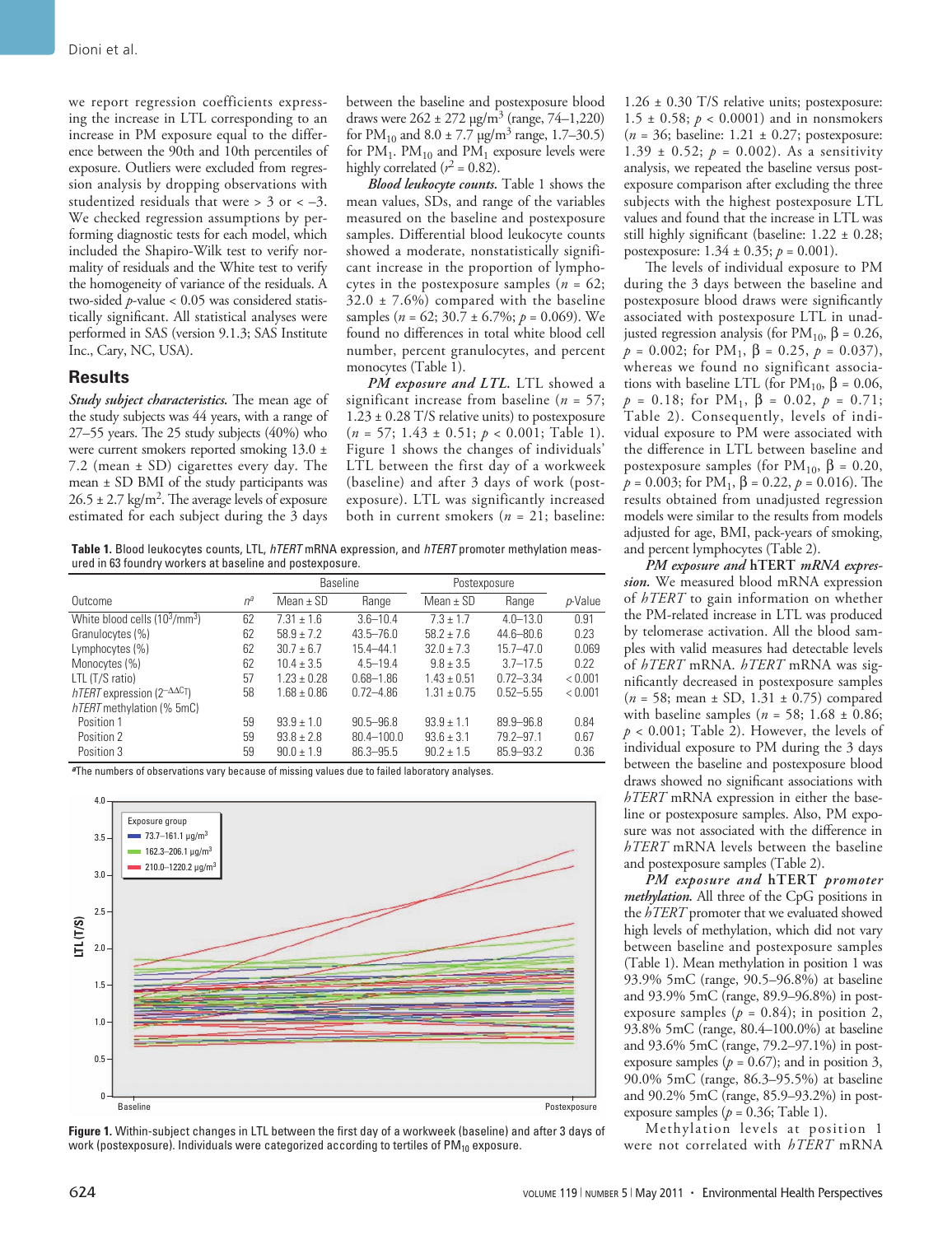expression at baseline  $(r = -0.12, p = 0.37)$  or in postexposure samples  $(r = -0.15, p = 0.28)$ . Methylation levels at position 2 were not correlated with *hTERT* mRNA expression at baseline  $(-0.06, p = 0.65)$  but showed a significant negative association with *hTERT* mRNA expression in postexposure samples (*r* = –0.48, *p* = 0.0002). Methylation levels at position 3 showed a weak, nonsignificant positive association with *hTERT* mRNA expression at baseline  $(r = 0.24, p = 0.07)$  but not in postexposure samples  $(r = -0.06, p = 0.67)$ .

PM exposure showed no consistent associations with *hTERT* methylation at positions 1 and 2, but we observed a negative association of PM with methylation of *hTERT* at position 3 in postexposure samples (unadjusted regression analysis: for  $PM_{10}$ ,  $β = -0.73$ , *p* = 0.006; for PM<sub>1</sub>,  $β$  = -1.00, *p* = 0.005; multivariable models: for  $PM_{10}$ ,  $\beta = 0.70$ ,  $p = 0.017$ ; for PM<sub>1</sub>, β = -1.00,  $p = 0.010$ , adjusting for age, BMI, education, pack-years, and percent lymphocytes; Table 3).

#### **Discussion**

In the present study of workers in a steel plant with well-characterized measures of exposure to a wide range of PM levels, we found a significant, dose-related increase in LTL after short-term exposure to PM. However, the PM-related increase in LTL did not appear to be explained by modifications of *hTERT* mRNA expression and DNA methylation. The finding of increased LTL in the present study is in contrast with previous reports on longterm PM exposure and LTL. McCracken et al. (2010) reported an inverse association between 1-year exposure levels to black carbon, a tracer of PM from vehicular traffic, and blood LTL in a cohort of elderly individuals in eastern Massachusetts. Hoxha et al. (2009) showed that blood LTL was shorter in police officers with long-term exposure to traffic pollutants than in office workers. The authors speculated that long-term exposure to PM may cause shortened LTL through PM-induced oxidative stress, to which the G-rich structure of telomeres are more sensitive than is normal genomic DNA.

Several experimental *in vitro* models have shown that during acute inflammation, which is a central process in mediating health effects from short-term PM exposure (Brook et al. 2004; Seaton et al. 1995), telomere length increases in inflammatory cells (Weng et al. 1997). These experimental studies have indicated telomerase activation as a potential mechanism determining telomere elongation during acute inflammation (Weng et al. 1995). We therefore further examined *hTERT* mRNA expression and its promoter methylation levels. However, our results do not support a major role for *hTERT* expression in determining increased LTL in human subjects exposed to PM. In fact, we found lower

*hTERT* mRNA levels in postexposure samples, which might reflect inactivation by negative feedback of telomerase in the presence of long LTL. However, because the hTERT protein is also posttranscriptionally regulated (Liu et al. 2001), and we did not have a direct measure of telomerase activity in our study, we cannot exclude that telomerase activation had a role in determining increased LTL.

In addition to telomerase, the set of proteins that are associated with telomeres and can affect telomere length has been shown to be extremely complex, and the precise molecular mechanisms that regulate telomere length in lymphocytes or

other cell types is not fully understood (Hodes et al. 2002). We did not find consistent associations of PM exposure with *hTERT* mRNA expression and methylation. It is worth noting that previous investigations correlating *hTERT* methylation with its mRNA expression have shown both positive and negative associations (Dessain et al. 2000; Guilleret et al. 2002; Lopatina et al. 2003; Shin et al. 2003). Liu et al. (2004) suggested that those inconsistent correlations may be due to the involvement of a large variety of transcription factors interacting with the *hTERT* promoter. Future studies on PM effects should take into account the

**Table 2.** Association of PM<sub>10</sub> and PM<sub>1</sub> exposure with LTL and *hTERT* mRNA expression measured in foundry workers at baseline and postexposure.

|                                        |                 | Unadjusted                    |            | Adiusted <sup>a</sup>        |         |
|----------------------------------------|-----------------|-------------------------------|------------|------------------------------|---------|
| Dependent variable                     | Exposure        | $\beta^{b}$ (95% CI)          | $p$ -Value | $\beta^{b}$ (95% CI)         | p-Value |
| <b>LTL</b>                             |                 |                               |            |                              |         |
| Baseline $(n = 57c)$                   | $PM_{10}$       | $0.06$ (-0.03 to 0.16)        | 0.18       | $0.08$ (-0.03 to 0.19)       | 0.13    |
|                                        | $PM_1$          | $0.02$ (-0.11 to 0.15)        | 0.71       | $0.07$ (-0.09 to 0.22)       | 0.38    |
| Postexposure ( $n = 57^c$ )            | $PM_{10}$       | 0.26 (0.10 to 0.42)           | 0.002      | 0.30 (0.11 to 0.49)          | 0.002   |
|                                        | PM <sub>1</sub> | 0.25 (0.02 to 0.48)           | 0.037      | 0.29 (0.01 to 0.57)          | 0.042   |
| Difference <sup>d</sup> ( $n = 57c$ )  | $PM_{10}$       | 0.20 (0.07 to 0.33)           | 0.003      | 0.23 (0.08 to 0.38)          | 0.003   |
|                                        | $PM_1$          | 0.22 (0.04 to 0.40)           | 0.016      | 0.21 (0.00 to 0.43)          | 0.051   |
| hTERT expression                       |                 |                               |            |                              |         |
| Baseline ( $n = 58^{\circ}$ )          | $PM_{10}$       | $-0.20$ $(-0.50$ to $0.10$    | 0.18       | $-0.05$ $(-0.36$ to 0.26)    | 0.75    |
|                                        | $PM_1$          | $-0.41$ $(-0.80$ to $-0.01$ ) | 0.042      | $-0.15$ $(-0.57$ to 0.27)    | 0.47    |
| Postexposure ( $n = 58^c$ )            | $PM_{10}$       | $-0.07$ $(-0.33$ to 0.19)     | 0.60       | $-0.02$ $(-0.30$ to 0.26)    | 0.89    |
|                                        | $PM_1$          | $-0.15$ $(-0.49$ to 0.20)     | 0.40       | $-0.01$ $(-0.39$ to $0.38$ ) | 0.97    |
| Difference <sup>d</sup> ( $n = 58^c$ ) | $PM_{10}$       | $0.13$ (-0.12 to 0.39)        | 0.30       | $0.09$ (-0.20 to 0.37)       | 0.54    |
|                                        | $PM_1$          | $0.26$ (-0.08 to 0.60)        | 0.13       | $0.20$ (-0.16 to 0.57)       | 0.27    |

*<sup>a</sup>*Regression coefficients, 95% confidence intervals (CIs), and *p*-values estimated from multivariable regression models adjusted for age, BMI, pack-years, and percent lymphocytes.*b*β for an increment equal to the difference between the 90th and 10th percentiles of exposure (285.96 μg/m<sup>3</sup> for PM<sub>10</sub> and 11.05 μg/m<sup>3</sup> for PM<sub>1</sub>). *©*Values were missing for some subjects because of assay failure; statistical analysis was restricted to subjects with nonmissing values in both the baseline and the postexposure samples. *d*Postexposure – baseline.

| <b>Table 3.</b> Association of $PM_{10}$ and $PM_1$ exposure with the levels of methylation at three CpG positions in |  |
|-----------------------------------------------------------------------------------------------------------------------|--|
| the promoter of <i>hTERT</i> at baseline and postexposure.                                                            |  |

|                                        |                 | Unadjusted                      |         | Adjusted <sup>a</sup>       |         |
|----------------------------------------|-----------------|---------------------------------|---------|-----------------------------|---------|
| hTERT methylation                      | Exposure        | $\beta^{b}$ (95% CI)            | p-Value | $\beta^{b}$ (95% CI)        | p-Value |
| CpG position 1                         |                 |                                 |         |                             |         |
| Baseline ( $n = 59^{\circ}$ )          | $PM_{10}$       | $-0.02$ ( $-0.39$ to 0.36)      | 0.93    | $0.08 (-0.34$ to $0.50)$    | 0.71    |
|                                        | $PM_1$          | $-0.08$ ( $-0.58$ to 0.42)      | 0.76    | $-0.02$ ( $-0.6$ to 0.56)   | 0.95    |
| Postexposure ( $n = 59c$ )             | $PM_{10}$       | $-0.13$ ( $-0.55$ to 0.28)      | 0.53    | $-0.15$ $(-0.62$ to $0.32)$ | 0.52    |
|                                        | $PM_1$          | $-0.13$ ( $-0.68$ to 0.43)      | 0.65    | $-0.13$ ( $-0.76$ to 0.50)  | 0.69    |
| Difference <sup>d</sup> ( $n = 59c$ )  | $PM_{10}$       | $-0.11$ ( $-0.65$ to 0.42)      | 0.67    | $-0.24$ ( $-0.84$ to 0.36)  | 0.43    |
|                                        | PM <sub>1</sub> | $-0.05$ ( $-0.77$ to 0.67)      | 0.89    | $-0.03$ ( $-0.83$ to 0.77)  | 0.95    |
| CpG position 2                         |                 |                                 |         |                             |         |
| Baseline ( $n = 59^{\circ}$ )          | $PM_{10}$       | $0.15 (-0.89 \text{ to } 1.20)$ | 0.77    | $0.05$ (-1.18 to 1.27)      | 0.94    |
|                                        | $PM_1$          | $-0.15$ ( $-1.55$ to 1.26)      | 0.83    | $-0.32$ ( $-2.00$ to 1.36)  | 0.71    |
| Postexposure ( $n = 59c$ )             | $PM_{10}$       | $-0.26$ ( $-1.41$ to 0.89)      | 0.65    | $-0.43$ ( $-1.75$ to 0.89)  | 0.52    |
|                                        | $PM_1$          | $-0.35$ ( $-1.89$ to 1.19)      | 0.65    | $-0.81$ ( $-2.58$ to 0.97)  | 0.36    |
| Difference <sup>d</sup> ( $n = 59^c$ ) | $PM_{10}$       | $-0.41$ $(-1.83$ to $1.00)$     | 0.56    | $-0.57$ $(-2.27$ to 1.12)   | 0.50    |
|                                        | $PM_1$          | $-0.20$ ( $-2.11$ to 1.70)      | 0.83    | $-0.33$ ( $-2.59$ to 1.93)  | 0.77    |
| CpG position 3                         |                 |                                 |         |                             |         |
| Baseline ( $n = 59^c$ )                | $PM_{10}$       | $-0.20$ ( $-0.91$ to 0.50)      | 0.56    | $-0.21$ (-1.00 to 0.59)     | 0.61    |
|                                        | $PM_1$          | $-0.64$ ( $-1.57$ to 0.29)      | 0.18    | $-0.68$ ( $-1.76$ to 0.40)  | 0.21    |
| Postexposure ( $n = 59c$ )             | $PM_{10}$       | $-0.73$ ( $-1.24$ to $-0.22$ )  | 0.006   | $-0.70$ (-1.26 to $-0.13$ ) | 0.017   |
|                                        | PM <sub>1</sub> | $-1.00$ (-1.69 to $-0.32$ )     | 0.005   | $-1.00$ (-1.76 to $-0.25$ ) | 0.010   |
| Difference <sup>d</sup> ( $n = 59c$ )  | $PM_{10}$       | $-0.53$ $(-1.19$ to 0.13)       | 0.12    | $-0.55$ ( $-1.30$ to 0.20)  | 0.15    |
|                                        | PM <sub>1</sub> | $-0.37$ ( $-1.27$ to 0.54)      | 0.42    | $-0.21$ (-1.22 to 0.81)     | 0.69    |

*<sup>a</sup>*Regression coefficients, 95% confidence intervals (CIs), and *p*-values estimated from multivariable regression models adjusted for age, BMI, pack-years, and percent lymphocytes. *b*β for an increment equal to the difference between the 90th and 10th percentiles of exposure (285.96 μg/m<sup>3</sup> for PM<sub>10</sub> and 11.05 μg/m<sup>3</sup> for PM<sub>1</sub>). *<sup>c</sup>*Values were missing for some subjects because of assay failure; statistical analysis was restricted to subjects with nonmissing values in both the baseline and the postexposure samples. *d*Postexposure – baseline.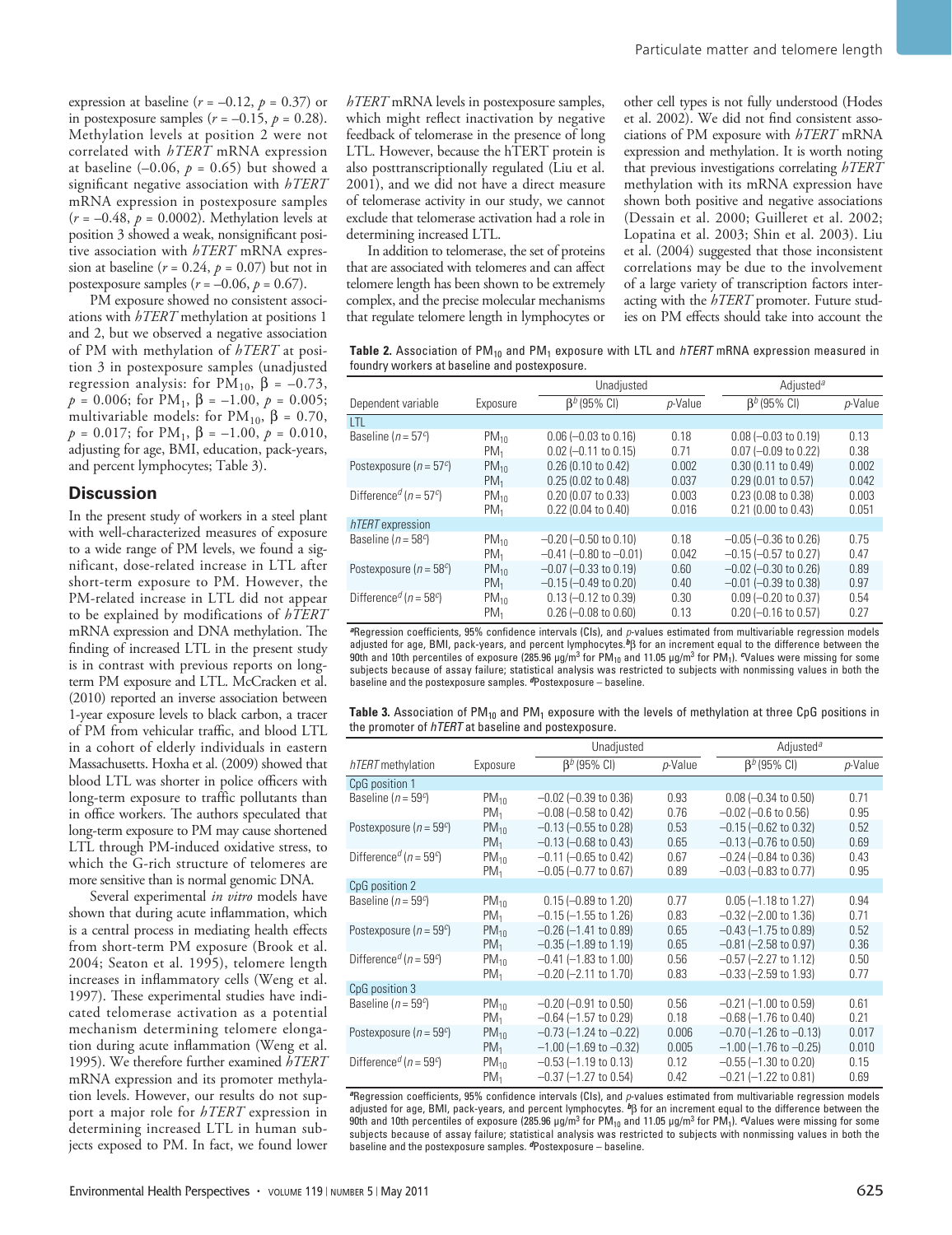complexities of telomerase regulation by evaluating multiple mechanisms of regulation and obtaining direct measures of telomerase activity.

For inflammatory cells, the ability to undergo extensive cell division and clonal expansion is crucial for effectively generating an inflammatory response (Hodes et al. 2002). Cells with shortened telomeres lose their ability to divide and become senescent or undergo apoptosis (Blackburn 2001). In contrast, longer telomeres guarantee the maintenance of cell capacity for rapid proliferation (Hodes et al. 2002). These mechanisms have been shown extensively in lymphocytic subpopulations involved in acute inflammation, including those in peripheral blood (Norrback et al. 1996; Weng et al. 1998). Clonal expansion of circulating leukocytes, which occurs rapidly in subpopulations with longer telomeres, is expected to lead these subpopulations to be more represented in peripheral blood and thus result in an increase in average LTL (Hodes et al. 2002). In our data, we found a moderate, nonsignificant increase in the proportion of circulating blood lymphocytes between baseline and postexposure samples. This increase was not as sharp as that observed for LTL, as expected if only specific lymphocytic subpopulations, such as subpopulations of T or B cells, were to proliferate (Hodes et al. 2002; Weng et al. 1998). Alternatively, migration of less mature leukocytes—which have undergone a lower number of cell divisions and are expected to have longer telomeres from the bone marrow into the bloodstream might have contributed to increased LTL in postexposure samples. In fact, previous studies have shown that systemic inflammatory responses to PM exposure are associated with the presence of less mature leukocytes in peripheral blood (Suwa et al. 2002; Tan et al. 2000; Terashima et al. 1997). Future studies in PM-exposed subjects should measure LTL after separation of specific leukocyte subpopulations based on their functions and maturity.

Our study design included measurements of LTL, *hTERT* mRNA expression, and *hTERT* methylation in blood leukocyte samples taken on the first and fourth day of a workweek. The two samples were collected to identify short-term fluctuations associated with the weekly cycle of exposure due to working in the plant during the week, followed by exposure cessation during the 2 days off between consecutive weeks. We investigated a population with well-characterized exposure that also allowed for contrasting subjects over a wide range of different exposure levels. Our study was based on subjects working in several work areas of the same factory and did not include a different population of subjects without a specific condition of exposure to inhaled pollutants. However, our primary evaluation of the short-term effects of PM exposure was

based on a comparison of paired baseline and postexposure samples from the same subjects, in which each subject served as his own control. Moreover, in the regression models evaluating the dose–response relationships of PM exposure levels with baseline or postexposure measures of LTL, *hTERT* mRNA levels, and *hTERT* methylation, we controlled for potential confounders by fitting multivariable models that included as independent variables several individual characteristics.

Limiting our investigation to individuals working in the same facility avoided potential concerns that are related to the selection of external control subjects, who might have differed from the exposed population in terms of socioeconomic factors and other characteristics determining hiring into the plant (Pearce et al. 2007). Nonetheless, the differences in the personal levels of exposure in our study group were large, providing sufficient contrast for identifying exposure-related associations. For example, the lowest level of  $PM_{10}$  observed in our study population  $(74 \text{ µg/m}^3)$  was only marginally higher than ambient  $PM_{10}$  levels measured in the geographic area in which the plant is located [average annual ambient PM<sub>10</sub> levels between 41 and 57  $\mu$ g/m<sup>3</sup> were recorded in the year of the study by different ambient monitoring stations in the Brescia area (Anselmi 2006)], whereas the highest level was 1,220 μg/m3. Workers in foundries may have additional exposures in addition to PM, including polycyclic aromatic hydrocarbons (Mirer 1998), carbon monoxide (Lewis et al. 1992), and nonionizing radiation (Gomes et al. 2002). Although the participants in our study were in a modern steel-production facility with state-of-the-art systems for chemical and physical exposure reduction, we cannot exclude that these exposures might have contributed to the observed associations.

We designed our study to take advantage of temporal short-term variations in the exposure due to the weekly cycle of days of work and days off. However, we acknowledge that factors other than the exposure to airborne PM that undergo variations over a week might have influenced the results. For instance, smoking patterns might vary between working and leisure time. We showed that the postexposure increase in LTL was present both in current smokers and in nonsmokers, thus limiting the odds that our findings were driven by recent patterns of active smoking. However, we cannot exclude that other unmeasured risk factors, including recent exposure to passive smoking, influenced our results.

#### **Conclusions**

Our study showed an increase in blood LTL associated with short-term exposure to PM in a group of steel workers. We did not find evidence that the increase in LTL was mediated by changes in *hTERT* mRNA expression and *hTERT* methylation. Future studies are warranted to clarify the mechanisms underlying the increase in LTL induced by short-term PM exposure, as well as its potential roles in mediating PM effects.

#### **References**

- Andjelkovich DA, Mathew RM, Richardson RB, Levine RJ. 1990. Mortality of iron foundry workers: I. Overall findings. J Occup Med 32:529–540.
- Anselmi U, Patelli R. 2006. Rapporto sulla Qualità dell'Aria di Brescia e Provincia: Anno 2006 [in Italian]. Lombardia:Agenzia Regionale per la Protezione dell'Ambiente delle Lombardia. Available: http://ita.arpalombardia.it/ita/qaria/pdf/RQA-2006/ RQA\_BS\_2006.pdf [accessed 24 March 2011].
- Bekaert S, De Meyer T, Rietzschel ER, De Buyzere ML, De Bacquer D, Langlois M, et al. 2007. Telomere length and cardiovascular risk factors in a middle-aged population free of overt cardiovascular disease. Aging Cell 6:639–647.
- Blackburn EH. 2001. Switching and signaling at the telomere. Cell 106:661–673.
- Bollati V, Baccarelli A, Hou L, Bonzini M, Fustinoni S, Cavallo D, et al. 2007. Changes in DNA methylation patterns in subjects exposed to low-dose benzene. Cancer Res 67:876–880.
- Brook RD, Franklin B, Cascio W, Hong Y, Howard G, Lipsett M, et al. 2004. Air pollution and cardiovascular disease: a statement for healthcare professionals from the Expert Panel on Population and Prevention Science of the American Heart Association. Circulation 109:2655–2671.
- Cawthon RM. 2002. Telomere measurement by quantitative PCR. Nucleic Acids Res 30:e47; doi:10.1093/nar/30.10.e47 [Online 23 March 2002].
- Chuang KJ, Chan CC, Su TC, Lee CT, Tang CS. 2007. The effect of urban air pollution on inflammation, oxidative stress, coagulation, and autonomic dysfunction in young adults. Am J Respir Crit Care Med 176:370–376.
- Cong YS, Bacchetti S. 2000. Histone deacetylation is involved in the transcriptional repression of hTERT in normal human cells. J Biol Chem 275:35665–35668.
- de Lange T. 1998. Telomeres and senescence: ending the debate. Science 279:334–335.
- Dessain SK, Yu H, Reddel RR, Beijersbergen RL, Weinberg RA. 2000. Methylation of the human telomerase gene CpG island. Cancer Res 60:537–541.
- Dockery DW, Pope CA III, Xu X, Spengler JD, Ware JH, Fay ME, et al. 1993. An association between air pollution and mortality in six U.S. cities. N Engl J Med 329:1753–1759.
- Fitzpatrick AL, Kronmal RA, Gardner JP, Psaty BM, Jenny NS, Tracy RP, et al. 2007. Leukocyte telomere length and cardiovascular disease in the cardiovascular health study. Am J Epidemiol 165:14–21.
- Gomes J, Lloyd O, Norman N. 2002. The health of the workers in a rapidly developing country: effects of occupational
- exposure to noise and heat. Occup Med (Lond) 52:121–128. Greider CW. 1996. Telomere length regulation. Annu Rev Biochem 65:337–365.
- Guilleret I, Yan P, Grange F, Braunschweig R, Bosman FT, Benhattar J. 2002. Hypermethylation of the human telomerase catalytic subunit (hTERT) gene correlates with telomerase activity. Int J Cancer 101:335–341.
- Hassing HC, Twickler TB, Kastelein JJ, Cramer MJ, Cassee FR. 2009. Air pollution as noxious environmental factor in the development of cardiovascular disease. Neth J Med 67:116–121.
- Hodes RJ, Hathcock KS, Weng NP. 2002. Telomeres in T and B cells. Nat Rev Immunol 2:699–706.
- Hoxha M, Dioni L, Bonzini M, Pesatori AC, Fustinoni S, Cavallo D, et al. 2009. Association between leukocyte telomere shortening and exposure to traffic pollution: a cross-sectional study on traffic officers and indoor office workers. Environ Health 8:41; doi:10.1186/1476-069X-8-41 [Online 21 September 2009].
- Lewis S, Mason C, Srna J. 1992. Carbon monoxide exposure in blast furnace workers. Aust J Public Health 16:262–268.
- Li C, Wu MY, Liang YR, Wu XY. 2003. Correlation between expression of human telomerase subunits and telomerase activity in esophageal squamous cell carcinoma. World J Gastroenterol 9:2395–2399.
- Liu K, Hodes RJ, Weng N. 2001. Cutting edge: telomerase